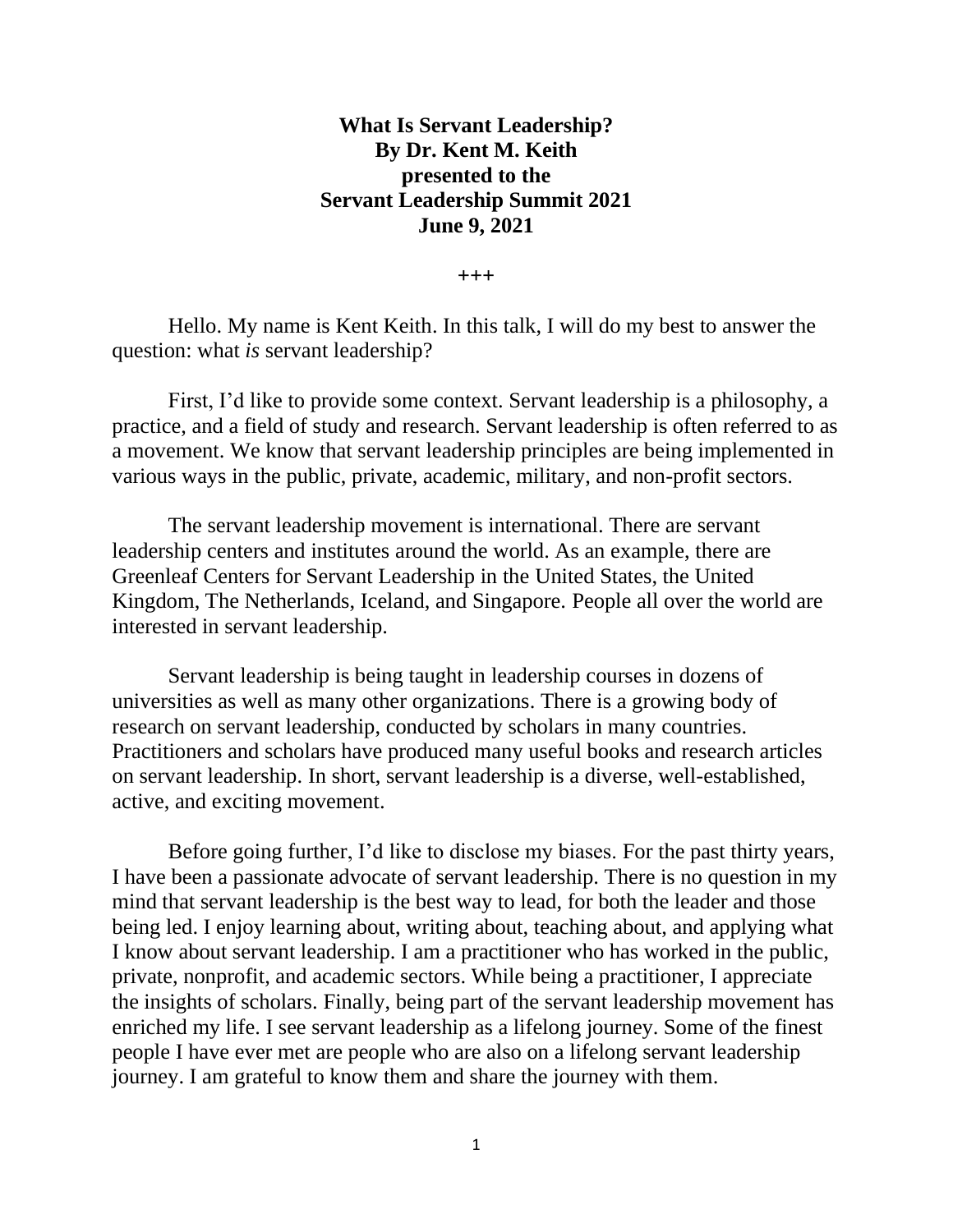So, now to the question: What is servant leadership? Servant leadership is a philosophy of leadership that is based on the desire to serve others. It is ethical, practical, and meaningful. It is ethical because it is about serving people, not using people. It is practical because servant-leaders get results. And it is meaningful because identifying and meeting the needs of others is a meaningful way to live and lead.

My experience is that there are two major models or ideas about leadership in the world. The dominant model is the power model. According to the power model, leadership is about acquiring and wielding personal power. The other model is the service model. The service model is about making a positive difference in the lives of others.

Servant-leaders live the service model of leadership. So a servant leader does not ask, "How can I get power? How can I make people do things?" The servant leader asks, "What do people need? How can I help them to get it? What does my organization need to do? How can I help my organization to do it?" Thus, rather than embarking on a quest for personal power, the servant leader embarks on a quest to identify and meet the needs of others. Servant leaders identify and meet the needs of their colleagues so they can perform at their highest levels. And they identify and meet the needs of whomever their organization serves— customers, clients, patients, members, students, or citizens—so that they will be truly served. Colleagues perform well, and customers get what they need.

Servant leadership is founded on love and service. I believe that most of us do love others. When we love others, we usually want to help them— we want to be of service in some way that is appropriate. Serving others is universally recognized as a fundamental human value.

Servant leaders have a bias, here. For the servant leaders that I know, serving others is not just one more thing on their to-do list. *It is what life is about.* It is why we are here. It is what we are called to do.

Servant leadership starts with the desire to serve, not the desire to lead. We know that there are many ways to serve others, each with its own dignity and meaning. When a person who wants to serve others sees the opportunity to serve *by leading*, then he or she assumes leadership responsibilities, and becomes a servant-leader.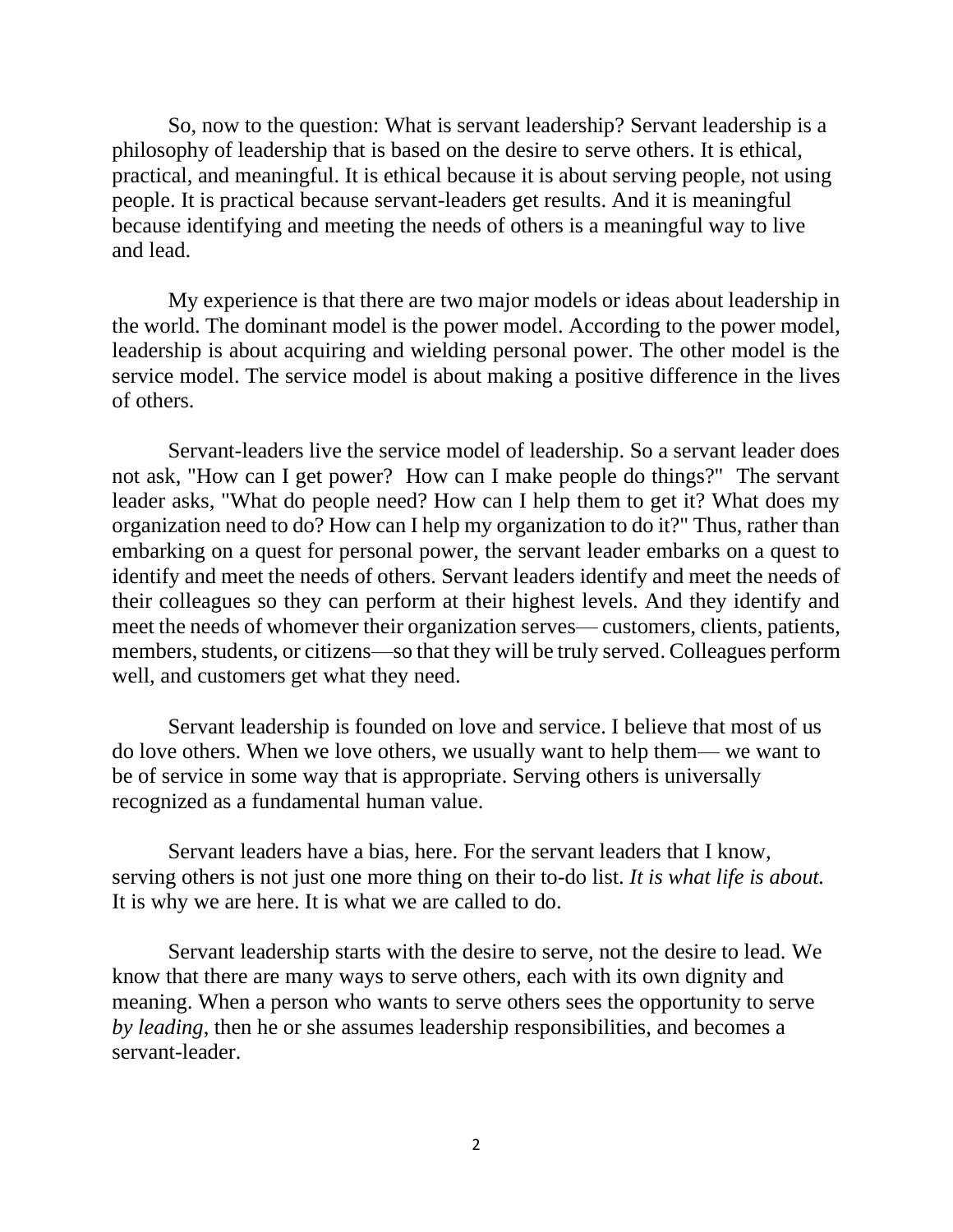### **The modern movement**

The idea that leaders should serve others is an idea that goes back thousands of years and can be found in a number of traditions. However, there is a modern servant leadership movement. It was launched in the United States in 1970 by Robert K. Greenleaf, who coined the words "servant-leader" and "servant leadership."

Greenleaf worked for AT& T from1926 to 1964. During that time, AT&T had more than a million employees and was one of the largest corporations in the world. Greenleaf became involved in teaching, training, and personnel assessment. Eventually, he became AT&T's Director of Management Research. It was his job to train and educate the senior leaders of this huge corporation. What he concluded after thirty-eight years of experience was that the most effective leaders were focused on serving others.

In 1970, Greenleaf published his classic essay, *The Servant as Leader.* He revised it and republished it in 1973. The essay has been read by hundreds of thousands of people since then. In 1977 he published a collection of essays and speeches in a book titled *Servant Leadership: A Journey into the Nature of Legitimate Power and Greatness*. That book ranks high today on the Amazon.com list of most-purchased books on leadership.

This is how Greenleaf defined the servant leader in his classic essay:

The servant-leader *is* servant first… It begins with the natural feeling that one wants to serve, to serve *first*. Then conscious choice brings one to aspire to lead. That person is sharply different from one who is *leader* first, perhaps because of the need to assuage an unusual power drive or to acquire material possessions…"

The difference manifests itself in the care taken by the servant-first to make sure that other people's highest priority needs are being served. The best test, and difficult to administer, is: Do those served grow as persons? Do they, *while being served*, become healthier, wiser, freer, more autonomous, more likely themselves to become servants?"

Greenleaf focused on growing people. He said that whatever business we are in, we should be in the business of growing people. Growing people is a triple win. When people grow, they benefit personally and professionally. Their capacity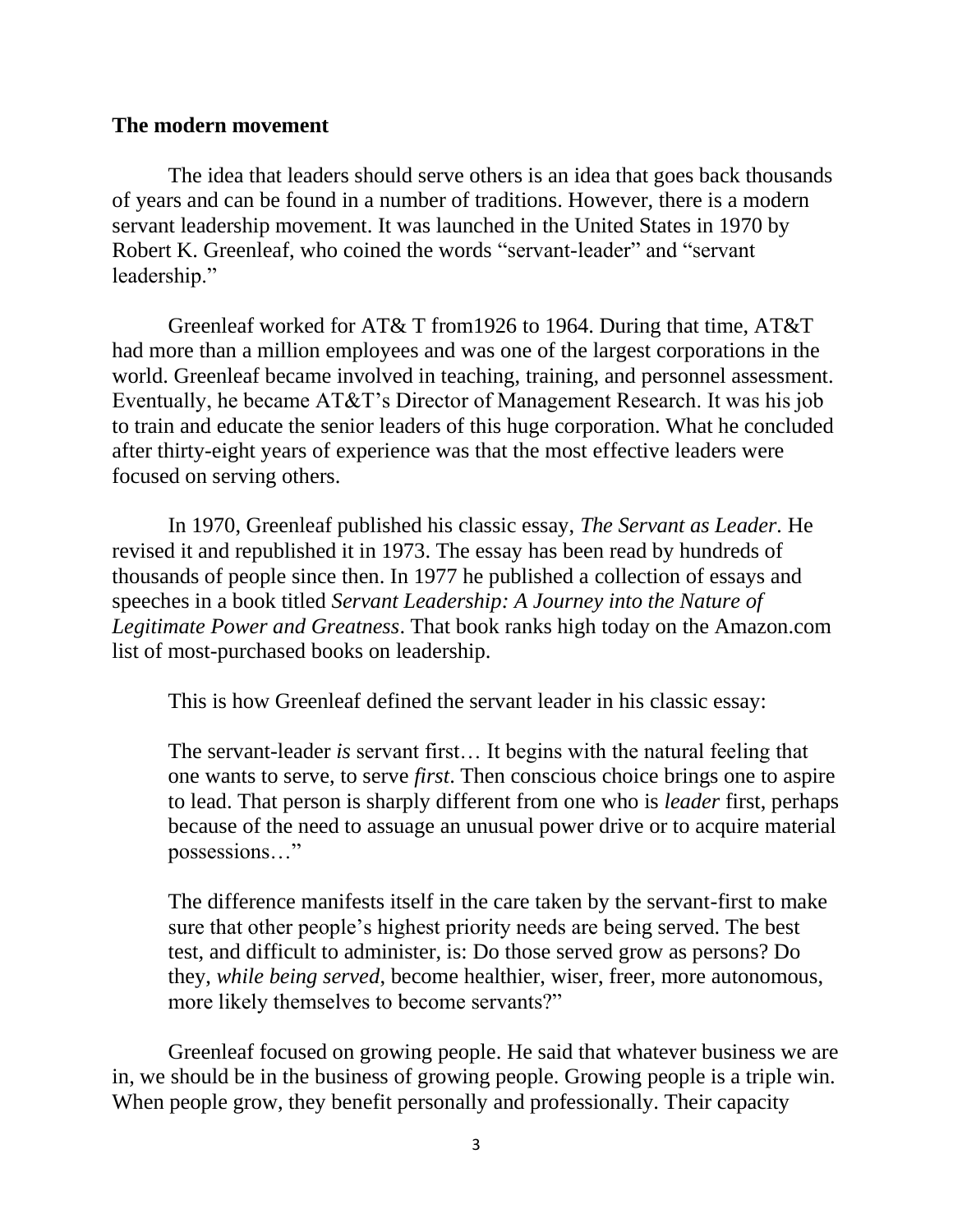grows, so the capacity of the organization grows. When the capacity of the organization grows, it can do things better, or do things it was never able to do before. Individuals benefit, the organization benefits, and those served benefit.

Greenleaf was also concerned about the impact that a leader's decisions have on those who he referred to as the least privileged. He asked: *"And*, what is the effect on the least privileged in society? Will they benefit or at least not be further deprived?"

Greenleaf believed that modern institutions could build a better society for all of us if they truly served people. In his second essay, *The Institution as Servant*, he stated what is known as his credo:

This is my thesis: caring for persons, the more able and the less able serving each other, is the rock upon which a good society is built. Whereas, until recently, caring was largely person to person, now most of it is mediated through institutions— often large, complex, powerful, impersonal; not always competent; sometimes corrupt. If a better society is to be built, one that is more just and more loving, one that provides greater creative opportunity for its people, then the most open course is to *raise both the capacity to serve and the very performance as servant* of existing major institutions by new regenerative forces operating within them.

In the essay, Greenleaf introduced the important role of Boards, discussed organizational structures, described the difference between conceptual and operating talent, and argued for a team of equals instead of a single chief at the top of the organizational pyramid.

Greenleaf's third essay, *Trustees as Servants*, was about board members, whom he called trustees. He said that board members hold the charter of public trust for the institution. He described the respective functions of the board and the administration, and urged board members to be pro-active in helping their organizations to become servant institutions that care about everyone the organization touches.

For Greenleaf, the ultimate goal was to make the world a better place. Servant-leaders can help their organizations to become servant-institutions, and those servant-institutions can truly serve their employees, customers, business partners, communities, and society as a whole.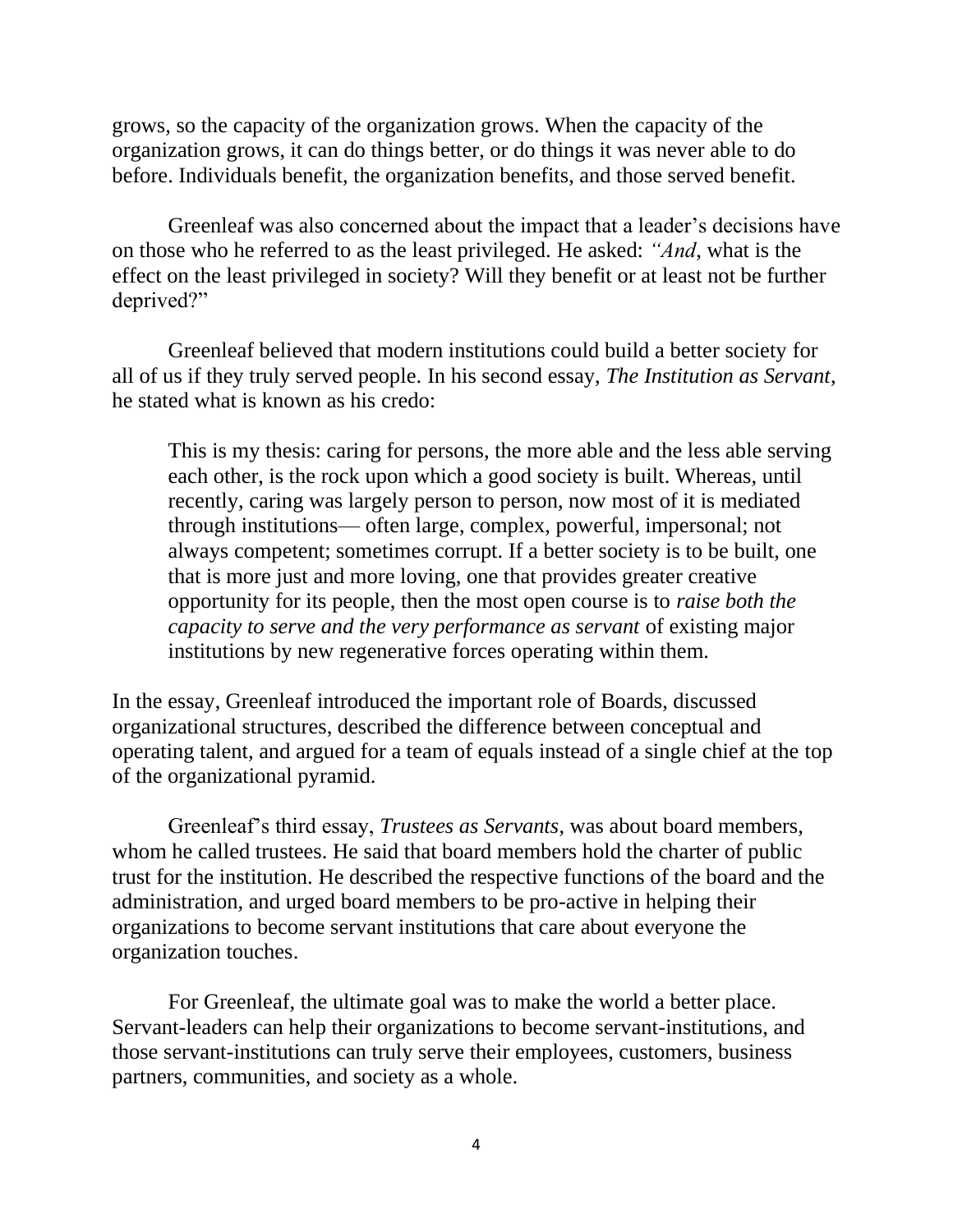I think it is significant that Greenleaf's ideas about servant leadership grew out of his experience in the world of business. During his career at AT&T, he was dealing with practical issues in one of the world's largest companies. He saw servant leadership as the best way to get things done. It wasn't a philosophy developed in a think tank or an ivory tower. It wasn't an abstract proposition. It arose from the daily reality of a large, competitive business.

#### **Characteristics of the servant leader**

Let's turn now to the characteristics of a servant leader. Of course, the most important characteristic of the servant-leader is *the desire to serve.* If you don't have the desire to serve, you will never be a servant-leader.

In addition to the desire to serve*,* Greenleaf mentioned other characteristics: Listening and understanding; acceptance and empathy; foresight; awareness; persuasion; conceptualization; self-healing; and rebuilding community. Greenleaf said that servant-leaders initiate action, are goal-oriented, are dreamers of great dreams, are good communicators, are able to withdraw and re-orient themselves, and are dependable, trusted, creative, intuitive, and situational.

Larry Spears, who was CEO of the Greenleaf Center for Servant Leadership for many years, selected ten characteristics of servant leadership: Listening, empathy, healing, awareness, persuasion, conceptualization, foresight, stewardship, commitment to the growth of people, and building community.

Dr. James Sipe is a licensed psychologist and executive coach, and Dr. Don Frick is an author, teacher, and the biographer of Robert Greenleaf. They wrote a book titled *Seven Pillars of Servant Leadership*. In their book, the said that the "seven pillars" of servant leadership are: person of character, puts people first, skilled communicator, compassionate collaborator, foresight, systems thinker, and moral authority.

Juana Bordas, who served on the Greenleaf Center Board for many years, wrote a book titled *Salsa, Soul, and Spirit*. She said that servant leadership is found in the cultures of Native Americans, African-Americans, and Hispanic Americans. She identified three dimensions of servant leadership in those cultures. She said that it is understood in those cultures that leadership positions are conferred by the community and belong to the community, not to the individual leader; that leaders are guardians of public values, not their personal self-interest; and that leaders are community stewards, working for the common good, not for their personal gain.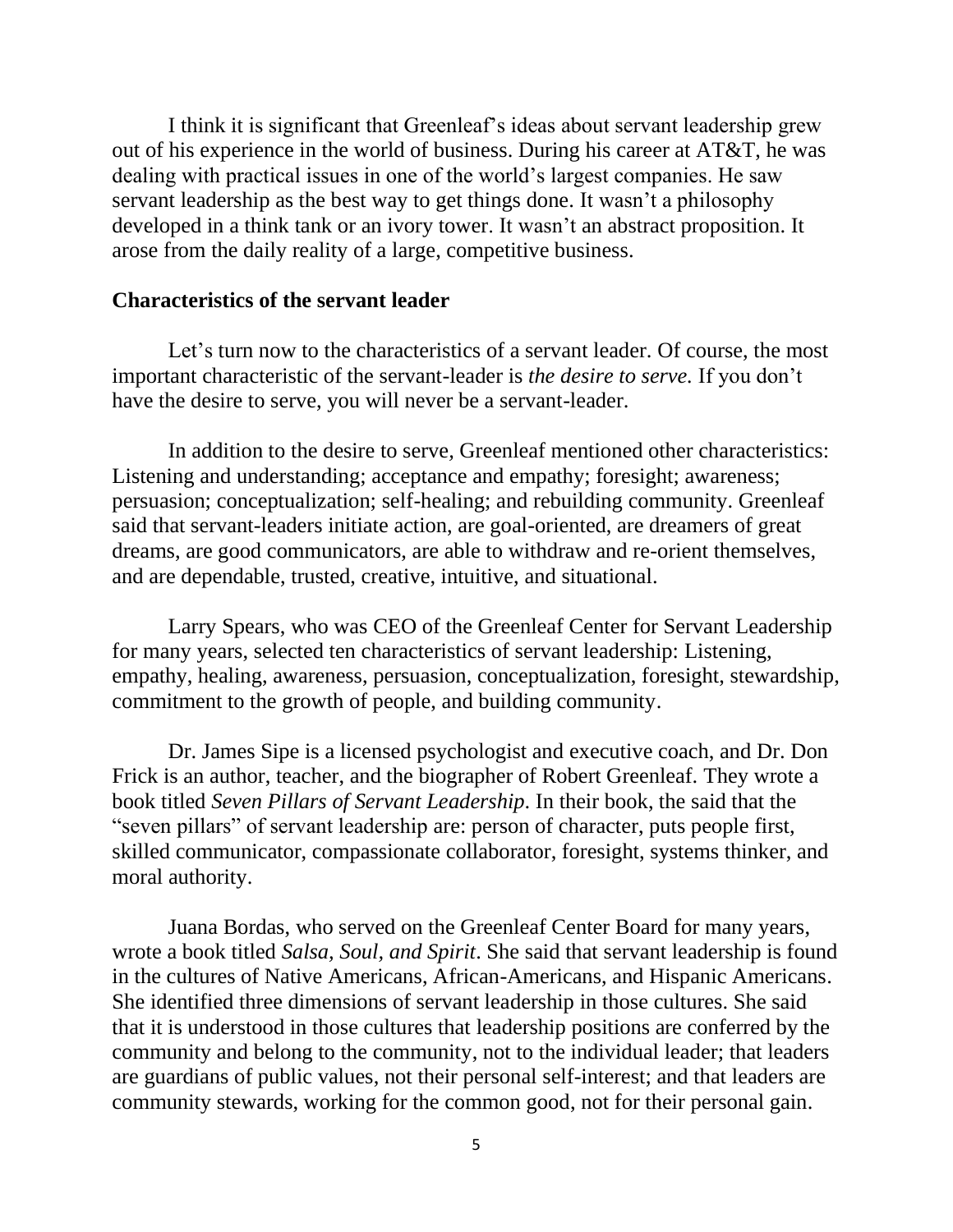### **Scholarly definitions**

During the past 15 years, scholars have done a lot of exciting work on servant leadership. They have developed their own definitions of servant leadership and the characteristics of servant leaders. Let me share a few examples.

Dr. Peter Northouse is the author of a textbook titled *Leadership* that includes a chapter on servant leadership. Here is a quote from that chapter:

…servant leadership emphasizes that leaders be attentive to the concerns of their followers, empathize with them, and nurture them. Servant leaders put followers *first*, empower them, and help them develop their full personal capacities… Furthermore, servant leaders are ethical… and lead in ways that serve the greater good of the organization, community, and society at large.

In his textbook, Northouse discusses the model of servant leadership that was developed by Robert Liden, Sandy Wayne, Hao Zhao, and David Henderson. They published their model in an article in 2008. They use seven domains of servant leadership in their research. Those domains are emotional healing, creating value for the community, conceptual skills, empowering, helping followers grow and succeed, putting followers first, and behaving ethically.

Dr. Dirk van Dierendonck is a professor at Erasmus University in Holland. After surveying the servant leadership literature, he published an article in 2011 that described six characteristics of servant leadership. He said that servant-leaders empower and develop people; they show humility; are authentic; accept people for who they are; provide direction; and are stewards who work for the good of the whole.

In an article published in 2019, Dr. Nathan Eva, Dr. Mulyadi Robin, Dr. Sen Sendjaya, Dr. Dirk van Dierendonck, and Dr. Robert Liden commented that "servant leadership focuses on followers' growth in multiple areas, such as their psychological wellbeing, emotional maturity, and ethical wisdom." They said:

…the mindset of servant leadership… reflects that of a trustee… servant leadership is a centrifugal force that moves followers from a self-serving towards other-serving orientation, empowering them to be productive and prosocial catalysts who are able to make a positive difference in others' lives and alter broken structures of the social world within which they operate.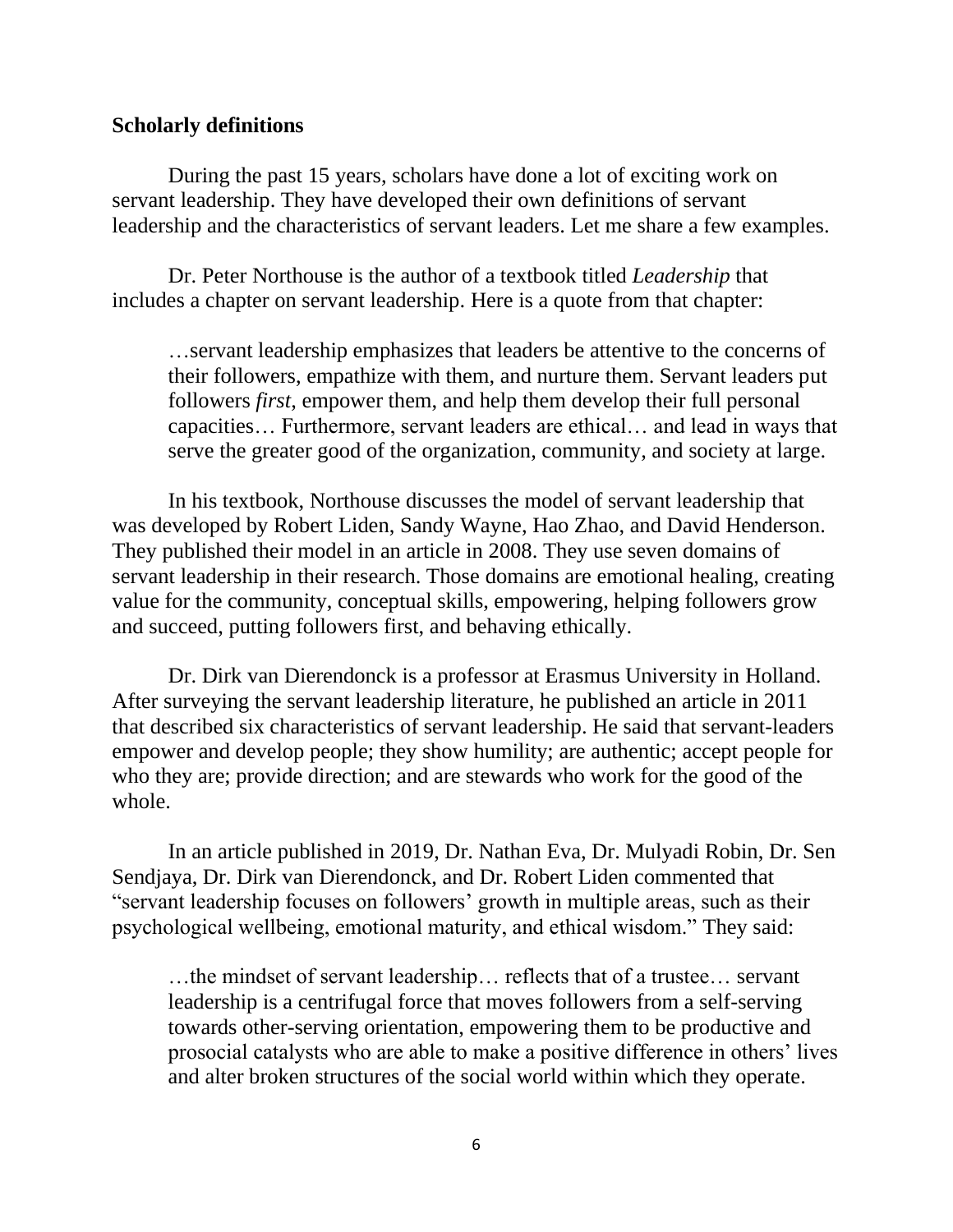In 2020, the Greenleaf Center for Servant Leadership published a new book, *Inspiration for Servant Leaders: Lessons from Fifty Years of Research and Practice.* Dr. James Lemoine and Dr. Terry Blum wrote an excellent chapter for the book in which they proposed this definition:

Servant leadership is composed of influence behaviors, manifested humbly and morally within relationships, oriented towards continuous and meaningful improvement for all stakeholders. These stakeholders include, but are not limited to, those being led, communities, customers, and the leader, team, and organization themselves.

So as you can see, there are many scholars at work, and they are producing many valuable insights into servant leadership.

### **What is unique about servant leadership**

We know that there are lots of ideas or theories about leadership. What makes servant leadership different from all those other ideas or theories? Based on my own reading of the scholarly literature, I believe that there are four elements that are unique to servant leadership.

First, the moral component. Servant leaders treat people right and create an environment in which people can raise moral issues and engage in moral dialogue. Some leadership theories have no moral component— they are just about the skills of leadership that can be used for good or ill. By contrast, the moral component is embedded in servant leadership.

Second, the focus on serving followers for their own good as well as the good of the organization. Some leadership theories allow leaders to *exploit*  followers for the good of the organization. Servant leaders don't do that. They encourage the growth of their colleagues so that they can reach their fullest potential while serving the organization.

Third, concern with the success of all stakeholders, broadly defined. Servant leaders care about employees, customers, business partners, shareholders or members, communities, and society as a whole— including those who are the least privileged. This is the only ethical position a leader can take. Leaders should care about the impact their organization has on *all* the people their organization touches.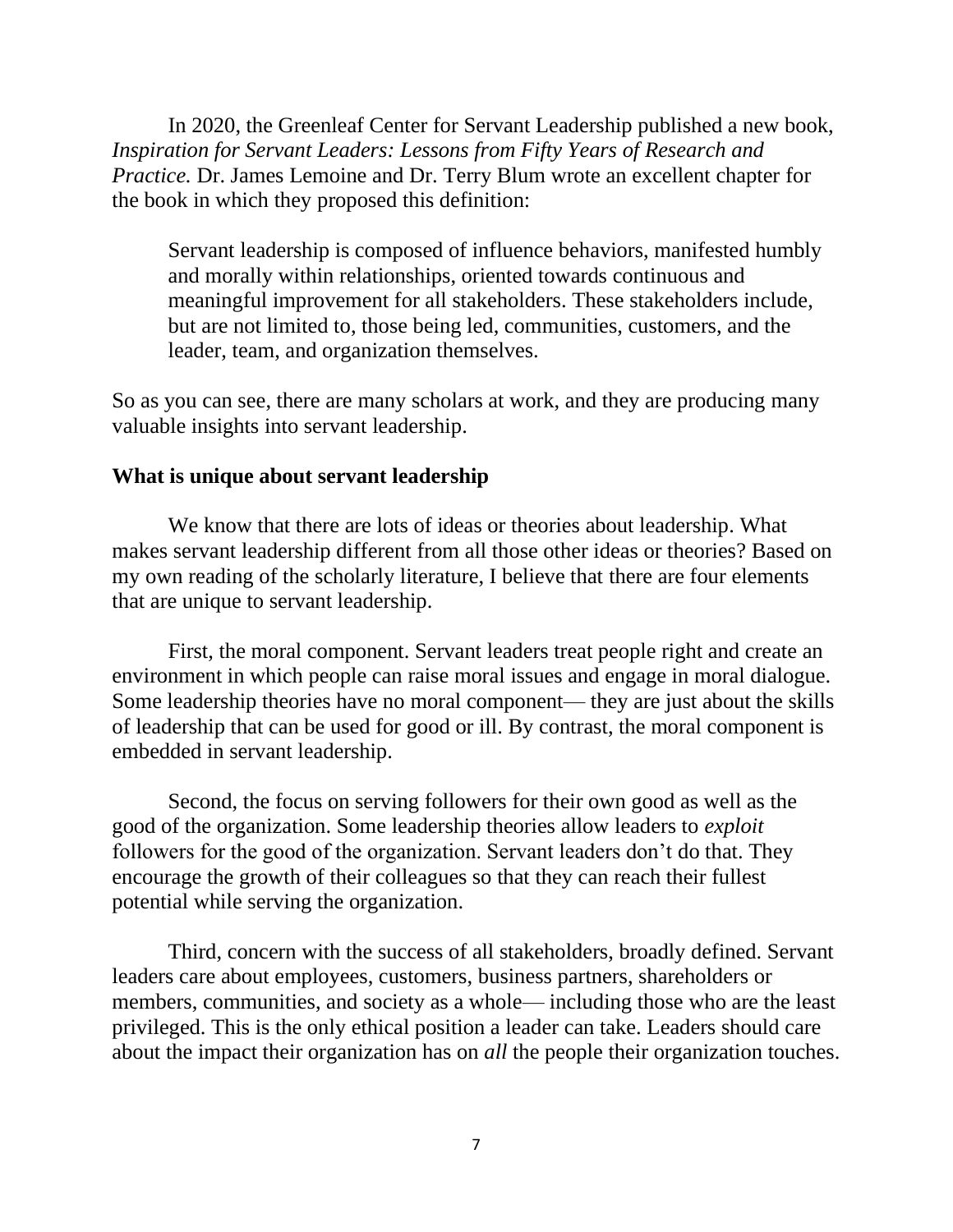Fourth, self-reflection, as a counter to the leader's hubris. Servant leaders know that the focus is not on them, it is on identifying and meeting the needs of others. As a result, servant leaders tend to be more humble.

I'd like to say more about humility. Some leadership gurus urge people to be assertive, to take control, to make sure people know who is in charge, to be dramatic, to bark out orders. These gurus see humility as a weakness.

And yet, research makes it clear that people respect and follow humble leaders, and humble leaders are successful. By contrast, vanity can result in bad relationships, bad decisions, and failure. Dr. Laura Reave reviewed 150 leadership studies and shared her observations in an article titled "Spiritual values and practices related to leadership effectiveness," published in 2005. She said: "in spite of all the fascination with charismatic personalities, it turns out that quiet, humble leaders who stay in the background are often the most effective." She also noted that "a major cause for executive failure identified by executives themselves is personal vanity and pride."

Jim Collins researched successful companies, and found that the most effective leaders, whom he called Level 5 leaders, were humble about themselves while being very ambitious for their businesses. In his book, *Good to Great*, he said: "Level 5 leaders channel their ego needs away from themselves and into the larger goal of building a great company."

#### **Does it work?**

All of this is well and good, but the question that I am asked the most often is this: Does servant leadership *work*? It sounds very nice. It's very aspirational. But does it work in the real world? The answer is yes, it not only works, it works very well indeed.

For centuries, servant leaders have provided anecdotal evidence of the effectiveness of servant leadership. Servant-leaders have shared their stories in speeches and books that give us insight into servant leadership in the workplace. For example, there is Jack Lowe, Jr. at TDIndustries, Howard Behar at Starbucks, Joe Patrnchak at the Cleveland Clinic, Linda Belton at the Veterans Administration, Tom Green and Mary Miller at Delphi, Ken Melrose at the Toro Company, James Autry at the Meredith Corporation, and William Turner at Synovus Financial Corporation and W. C. Bradley Company. They have all enriched the servant leadership literature.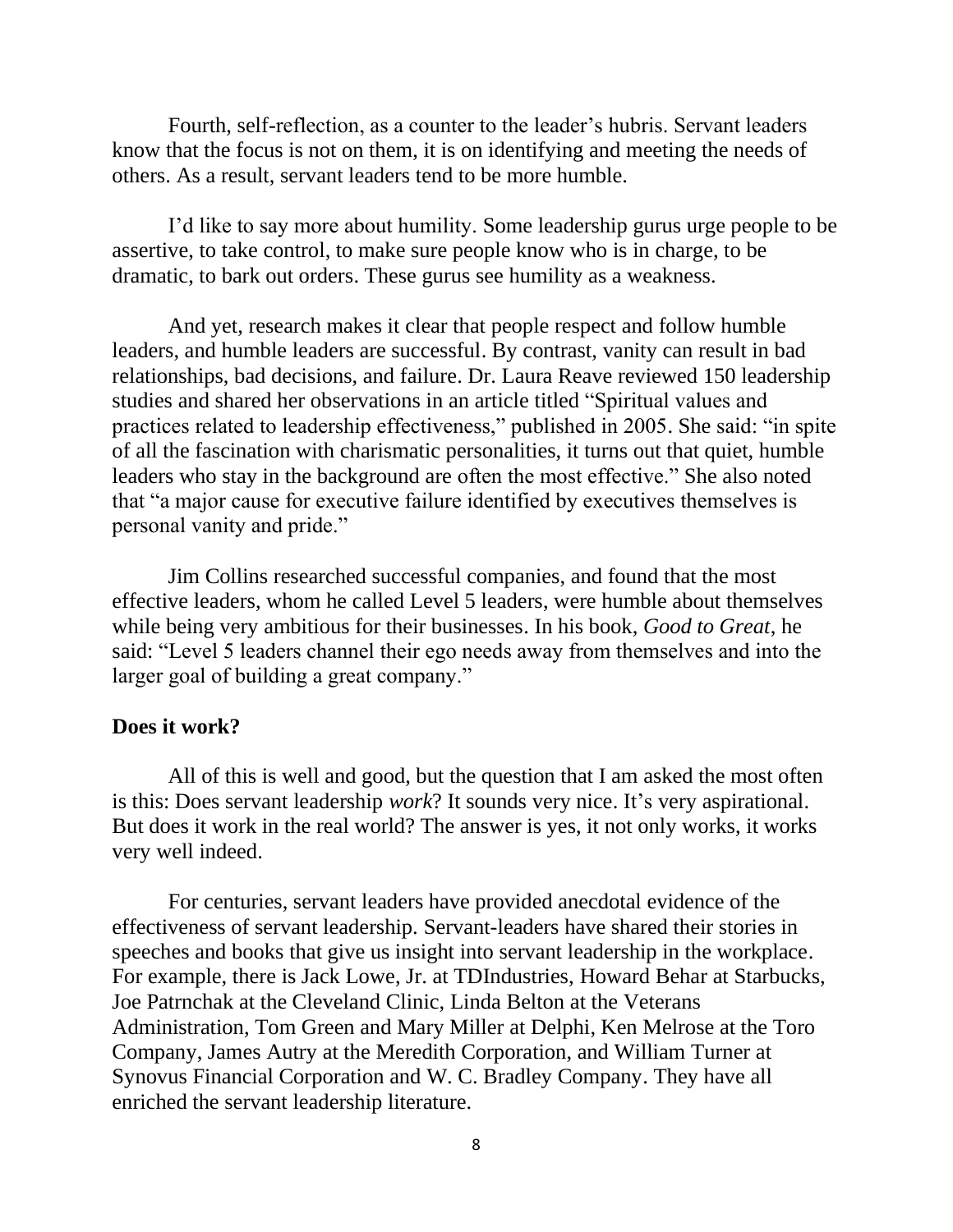It should also be noted that for-profit companies that have implemented servant leadership principles have been financially successful. Many companies have been on the *Fortune* magazine list of "The 100 Best Companies to Work for in America." Those companies include Starbucks, Southwest Airlines, TDIndustries, The Container Store, Aflac, and Synovus Financial.

A good book for an overview of servant leadership in the workplace is a book by Dr. Don Frick titled *Implementing Servant Leadership: Stories from the Field*. Don went into a VA Medical Center and Peaberry's coffee shop in Wisconsin, TDIndustries in Texas, and Community Restoration Ministries, a faith community in Cape Town, South Africa. Don did a great job of describing what servant leadership was like in each of those organizations.

So we have important stories about the real-life application of servant leadership. In addition, leadership scholars have been conducting empirically rigorous studies of servant leadership in the workplace. The results have been very positive.

For example, research has shown that servant leaders facilitate effective teamwork. Servant leadership may enhance both job performance and commitment to the organization. Servant-leaders may inspire followers to serve the community in which the organization is embedded. Research has revealed that employees of servant-leaders are more helping and creative than those working with leaders who scored lower on servant leadership. Servant leadership has been shown to be positively related to employee job satisfaction.

Dr. Suzanne Peterson, Dr. Benjamin M. Galvin, and Dr. Donald Lange studied 126 chief executive officers in technology organizations in Silicon Valley. They interviewed the CEOs at length, and then classified them as founders, narcissists, or servant leaders. They found a positive relationship between servant leadership and firm performance. Companies led by servant leaders generated better financial results than companies led by founders or narcissists. The researchers said that CEOs could improve their firms' performance if they adopted more inclusive forms of leadership, such as servant leadership, that take into account a broader number of stakeholders and that are more other-focused.

Research also suggests that servant leadership increases the profitability of for-profit corporations. Dr. Bob Liden, a professor of management at the University of Illinois at Chicago, conducted a study of 147 small and medium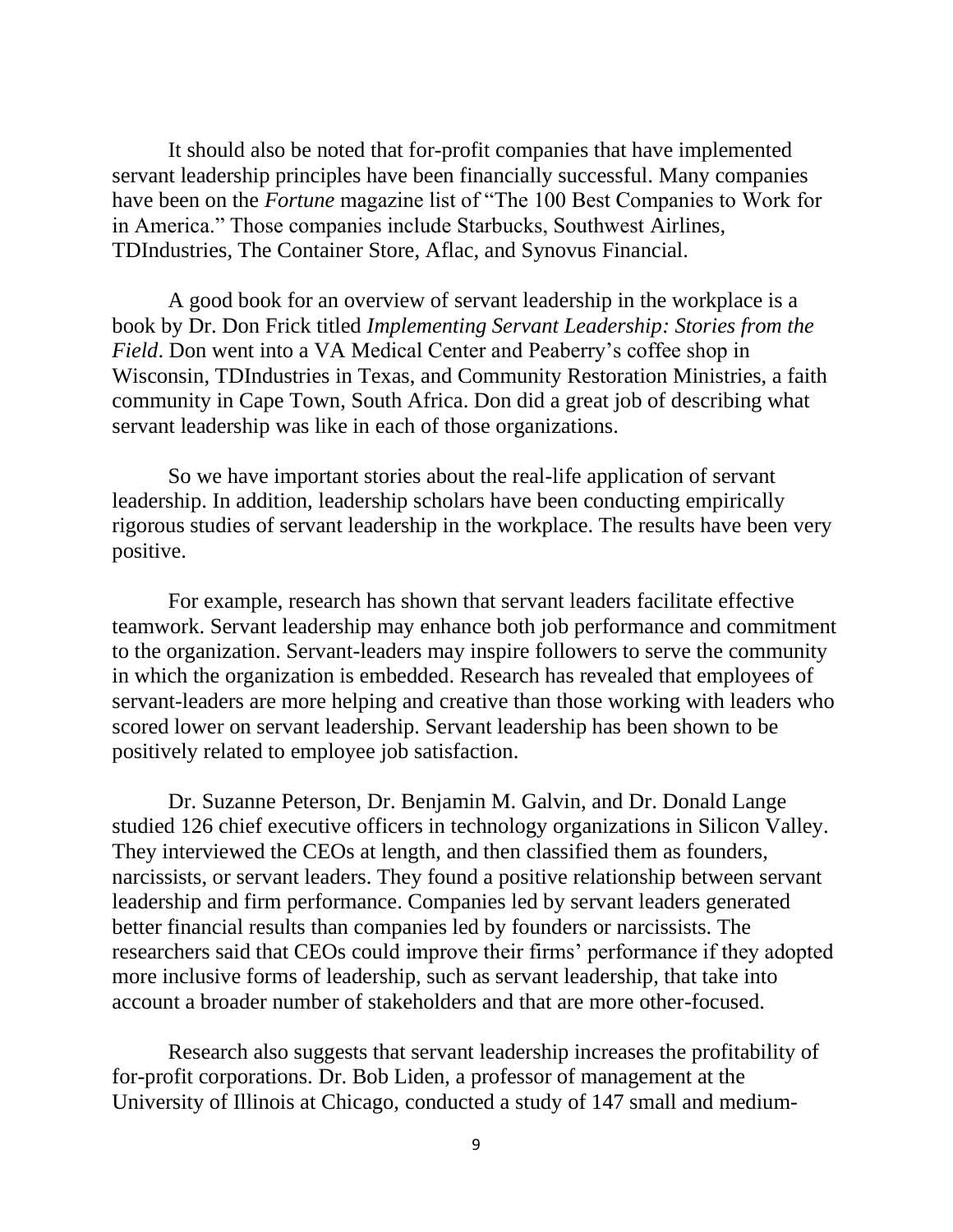sized companies in South Korea. The study showed that as servant leadership goes up, profits go up.

Greenleaf believed that servant leaders should care about everyone the organization touches— all stakeholders. In 2020, Dr. James Lemoine, Dr. Nathan Eva, Dr. Jeremy Meuser, and Patricia Falotico published an article in *Business Horizons* in which they examined the stakeholder approach to leadership. They drew on more than 200 peer-reviewed articles as well as a number of case studies. They concluded that a broad stakeholder focus that includes employees, customers, suppliers, and communities, not just shareholders, is the optimal path for successful business performance.

### **Why does it work?**

So, anecdotal evidence and empirical research demonstrate that servant leadership works. But *why* does it work?

Well, why *wouldn't* it work? Think about it. Servant leaders identify and meet the needs of others. They identify and meet the needs of their colleagues so they can perform at their highest levels. They identify and meet the needs of their customers so that they will be truly served. Colleagues perform well, and customers get what they need. Why wouldn't that work? When you think about it, it's pretty simple.

Of course, there are specific leadership practices that help servant leaders to be effective. For example, in my own writing and speaking, I talk about selfawareness, listening, changing the pyramid, developing your colleagues, coaching not controlling, unleashing the energy and intelligence of others, and foresight. Those are seven practices that I consider to be *key* practices.

There are additional reasons that servant leaders are effective. I'd like to talk about three of them.

First, servant leaders have positive assumptions about people in the workplace, and as a result, they draw out the best in their colleagues. Second, servant leaders go beyond extrinsic motivation to emphasize intrinsic motivation, which supports higher levels of performance. Third, servant leaders promote meaning at work, which is a very important intrinsic motivator. These three assumptions and principles help servant leaders to be successful. Let's take a look at each of them.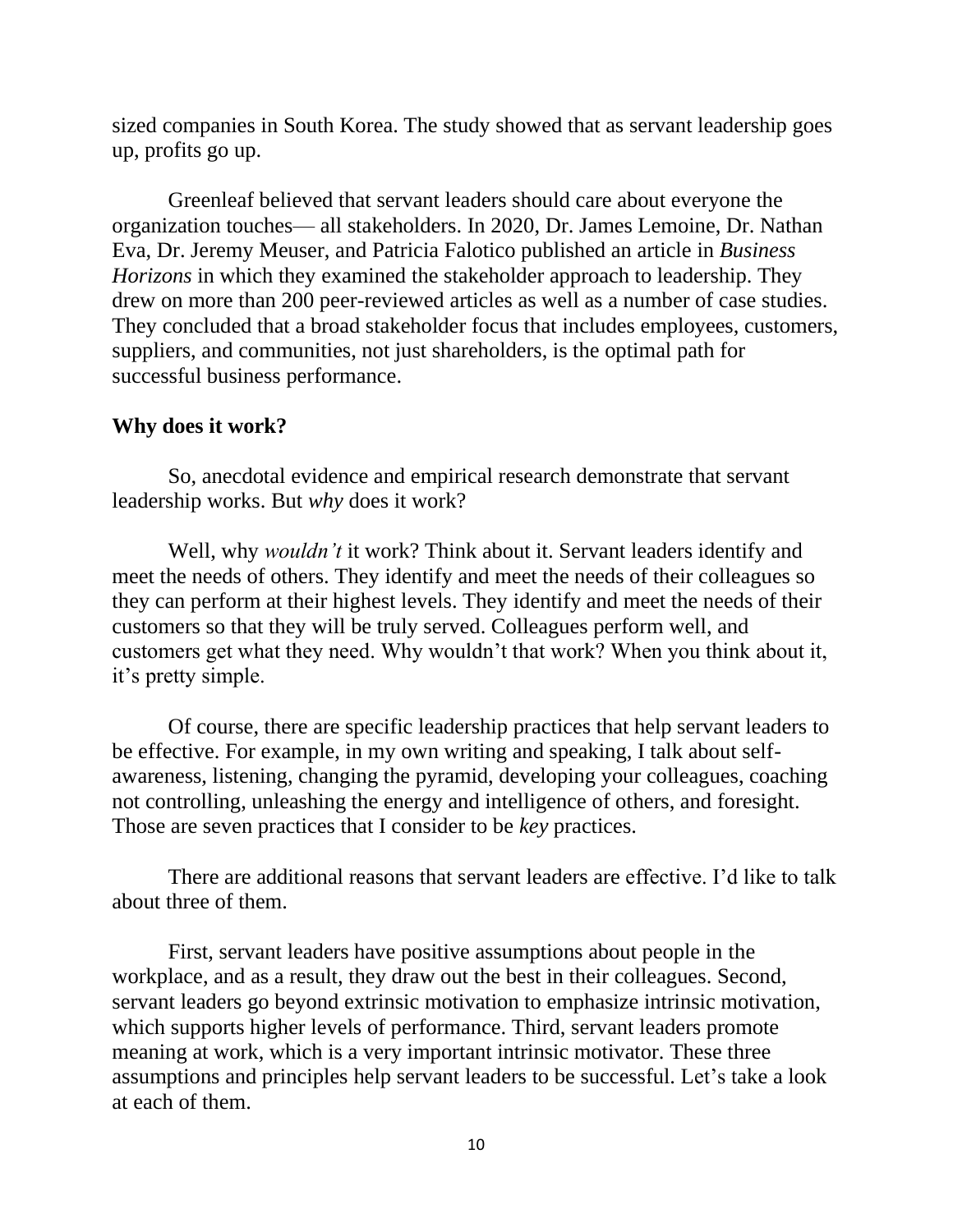## **Theory X and Theory Y**

First, let's talk about assumptions about people in the workplace. Years ago, Douglas McGregor was a Professor of Management at MIT. In 1960 he published his classic book, *The Human Side of Enterprise,* a book that I highly recommend. McGregor noted that our assumptions about people affect how we try to lead them. He coined "Theory X" and "Theory Y" to describe two sets of assumptions about people in the workplace.

Theory X assumptions are that most people dislike work and will avoid it if they can. Because they don't like work, most people must be coerced, controlled, or threatened with punishment to get them to work toward the achievement of organizational objectives. Most people want to be directed, and want to avoid responsibility. They have little ambition. They just want to be secure.

Theory Y assumptions are very different. Theory Y assumptions are that work is as natural as play or rest. The threat of punishment is *not* the only way to get people to work. People will exercise self-direction and self-control in working toward organizational objectives when they are committed to them. Commitment to objectives is a function of the rewards associated with their achievement, and those rewards can be intangible. Most people learn not only to accept but to seek responsibility. A lot of people have the capacity to exercise a relatively high degree of imagination, ingenuity, and creativity in solving organizational problems.

Servant leadership works well because servant leaders have Theory Y assumptions about people at work. They respect their colleagues, believe in their potential, and help them to contribute their best work. Of course, if a colleague cannot or will not perform, that colleague will have to find happiness elsewhere. But servant leaders begin with Theory Y assumptions and they work hard to draw out the best in their colleagues. This is one reason that servant leadership works so well.

#### **Motivation and high performance**

Another reason that servant leadership works well is that servant leaders focus on intrinsic motivation. People who are intrinsically motivated perform better than those who are extrinsically motivated.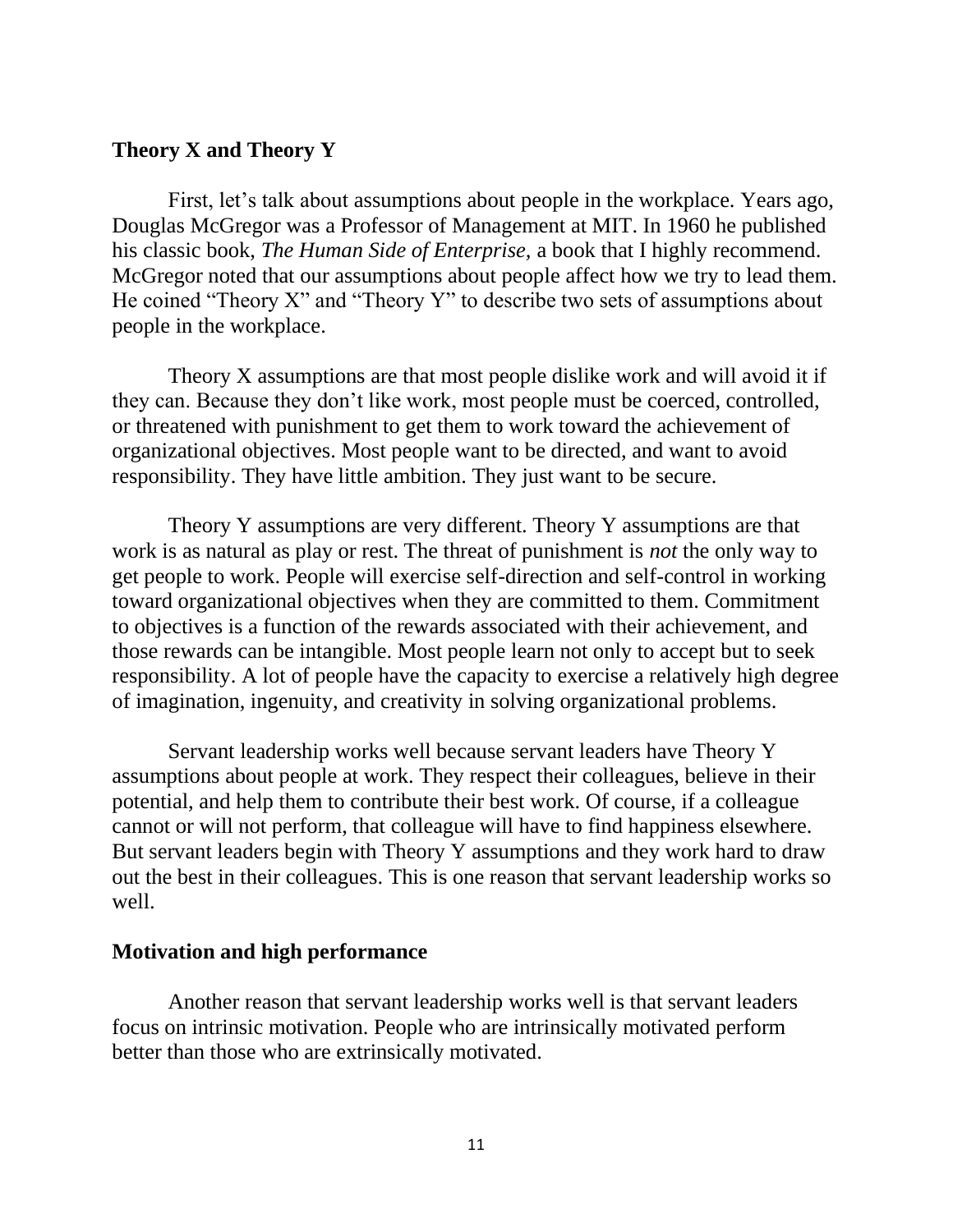We all know the difference. Extrinsic motivation is about what you *have* to do, not what you *want* to do. The task needs to be done, but it is not something that people enjoy doing. Managers therefore offer incentives or threats of punishment to get the task done. They tell people that if you do *this*, you will get *that.* And *that* is a reward not related to the work itself.

Intrinsic motivation is the opposite. It is about what you *want* to do, not what you *have* to do. People are intrinsically motivated when they do something because it is fun, interesting, fulfilling, or meaningful. When you are intrinsically motivated, the work itself is your reward.

Dr. Kenneth W. Thomas and his colleagues spent 16 years studying intrinsic motivation at work. They concluded that a sense of meaning is an important intrinsic motivator.

Meaningful work was central to Greenleaf's business ethic. Greenleaf said: "the work exists for the person as much as the person exists for the work. Put another way, the business exists as much to provide meaningful work to the person as it exists to provide a product or service to the customer."

How important is meaning at work? Dr. Catherine Bailey and Dr. Adrian Madden interviewed 135 people in the United Kingdom who work in a variety of occupations. They published their results in an article in the *MIT Sloan Management Review* titled "What Makes Work Meaningful—Or Meaningless." They said that the research shows that meaningfulness is more important to employees than *any other aspect of work*. It is more important to employees than pay and rewards, opportunities for promotion, or working conditions. Bailey and Madden said that meaningful work can be highly motivational, leading to improved employee performance, commitment, and satisfaction.

It makes sense that if you find meaning in your work and you are intrinsically motivated, you will be able to do more, and do it better, for longer. Dr. Adam Grant, a professor at the Wharton School, explored this issue in his research. He separated prosocial motivation and intrinsic motivation to study their effects, if any, on each other. He defined prosocial motivation as the desire to benefit or help others—to serve a greater purpose. He said that intrinsic motivation comes from interest in the work or the enjoyment of doing the work.

Dr. Grant studied 140 workers at a telephone call center and 58 employees at a fire department. He focused on the issues of persistence, performance, and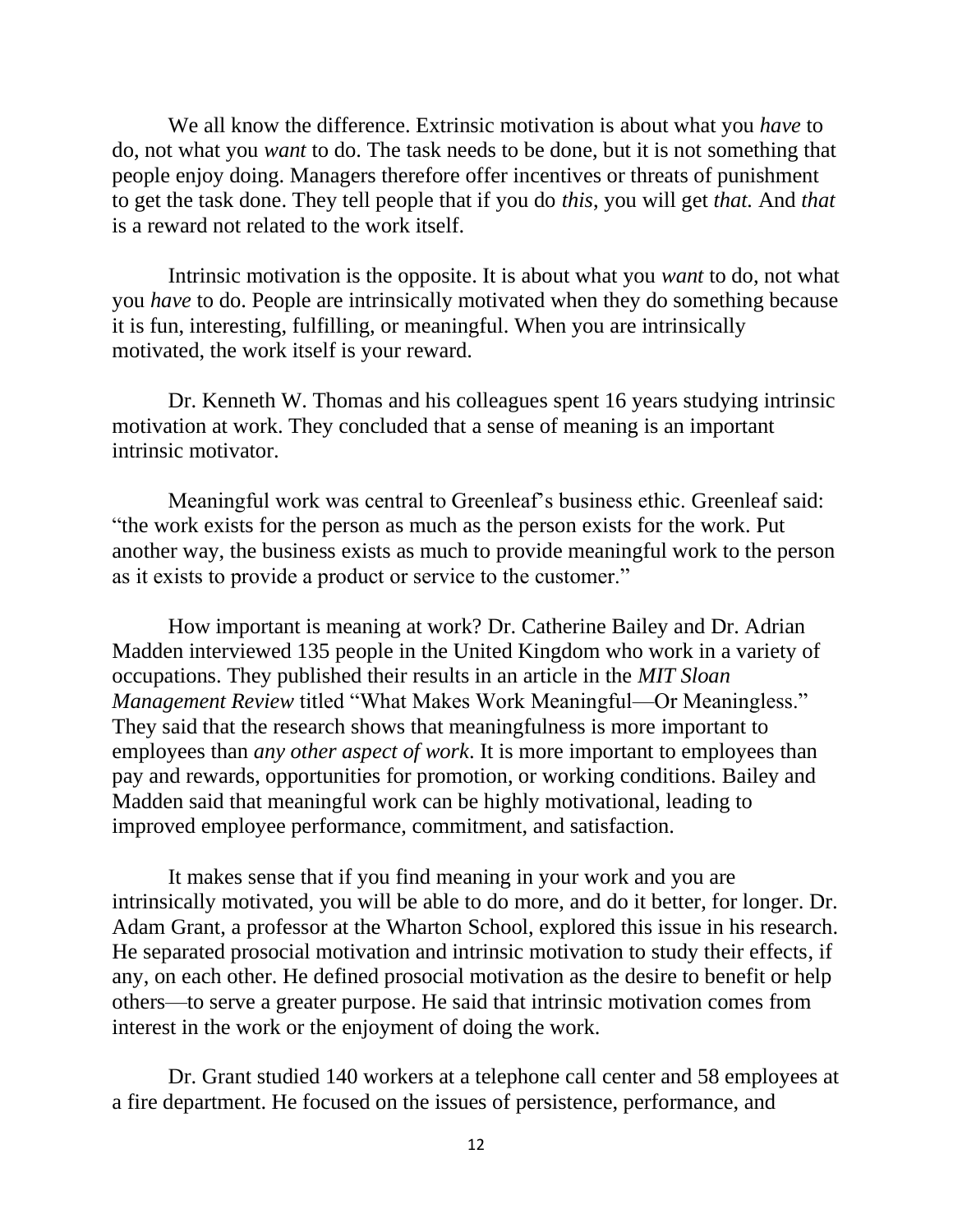productivity. Grant concluded that employees display higher levels of persistence, performance, and productivity when they experience prosocial motivation and intrinsic motivation together.

That matches what Greenleaf said about servant leadership. Greenleaf said that servant leadership starts with the desire to serve, to benefit others. That's the prosocial motivation. Greenleaf also emphasized personal growth and meaning. That's the intrinsic motivation. When you put the two together, you get the result that Grant proved in his research—higher levels of persistence, performance, and productivity.

Because meaning is so important, servant leaders do whatever they can to create an environment in which meaning is enhanced for their colleagues. They are meaning-makers. They find meaning in the work of others and share that meaning with them. Servant-leaders also seek to redesign work to make it more meaningful.

One leader who focused on purpose and meaning as a way of lifting her colleagues and her company was Cheryl Bachelder. Bachelder was the CEO of Popeyes Louisiana Kitchen from 2007 to 2017. The restaurant chain had \$2.4 billion in sales and 2,187 restaurants in 27 countries. Sales and profits had been declining for years. But six years after Bachelder assumed leadership, sales had climbed 25%, market share had grown from 14 to 21%, profitability was up by 40%, and the stock price was up 450%. The improvement was dramatic.

In her book, *Dare to Serve*, Bachelder said that one important step she took was to invite the company's leaders to develop a personal purpose that gave meaning to their work. She said that it was the leader's responsibility to bring purpose and meaning to the work of the organization. Popeyes conducted workshops that took team members through several exercises regarding their life experiences, values, strengths, and action plans. Bachelder said that the leaders at Popeyes who had an action plan for their personal purpose were having more impact on the business. She concluded that personal purpose leads to sustained superior performance.

### **Conclusion**

In conclusion, the modern servant leadership movement was launched by a businessman who concluded that the most effective leaders were servant leaders, focused on serving others. We have anecdotal evidence and empirical research that demonstrate that servant leadership works well for all stakeholders. There are key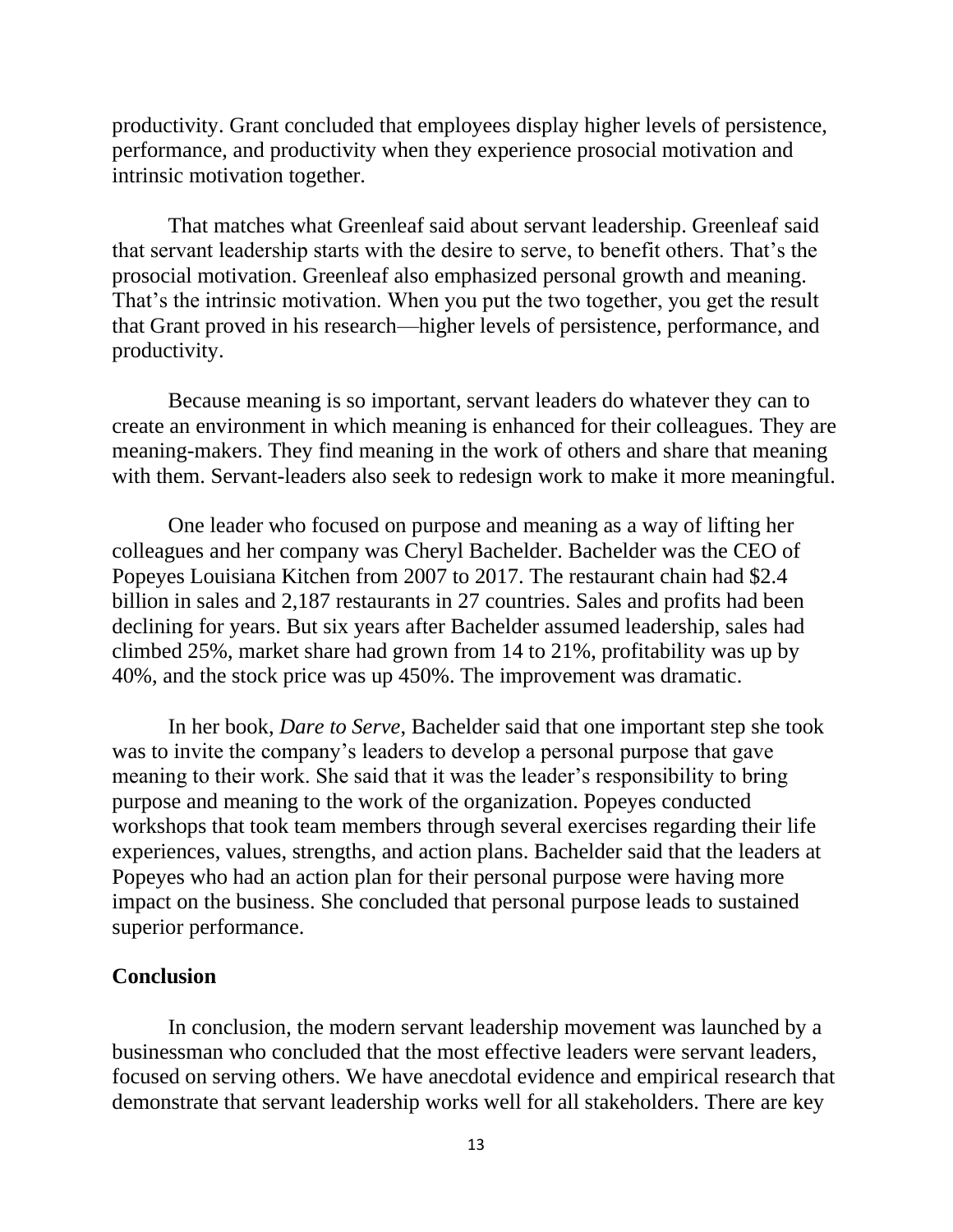practices that help servant leaders to be effective. Servant leaders also get good results because they hold Theory Y assumptions about people in the workplace, they promote intrinsic motivation, and they enhance the meaning and purpose that help people to perform at their highest levels.

Well, that's what I think servant leadership is. Let me add one more thing. I have no doubt that servant leadership is the most meaningful, satisfying way to lead. It's not about self-denial or self-sacrifice. It's about self-fulfillment. Servant leaders find a kind of deep happiness that is not available to other kinds of leaders. That is happiness that I wish for each of us.

Thank you!

+++

# **References in the order mentioned:**

Robert K. Greenleaf, *The Servant as Leader* (Westfield, Indiana: The Greenleaf Center for Servant Leadership, 1970/2008).

Robert K. Greenleaf, *Servant Leadership: A Journey into the Nature of Legitimate Power and Greatness* (New York: Paulist Press, 1977).

Robert K. Greenleaf, *The Institution as Servant* (Westfield, Indiana: The Greenleaf Center for Servant Leadership, 1972/2009).

Robert K. Greenleaf, *Trustees as Servants* (Westfield, Indiana: The Greenleaf Center for Servant Leadership, 1974/2009).

James W. Sipe and Don M. Frick, *Seven Pillars of Servant Leadership: Practicing the Wisdom of Leading by Serving* (New York: Paulist Press, 2009).

Juana Bordas*, Salsa, Soul, and Spirit: Leadership for a Multicultural Age* (San Francisco: Berrett-Koehler Publishers, Inc., 2007).

Peter Northouse, *Leadership: Theory and Practice*, 6<sup>th</sup> ed. (Los Angeles: Sage Publications, Inc., 2013).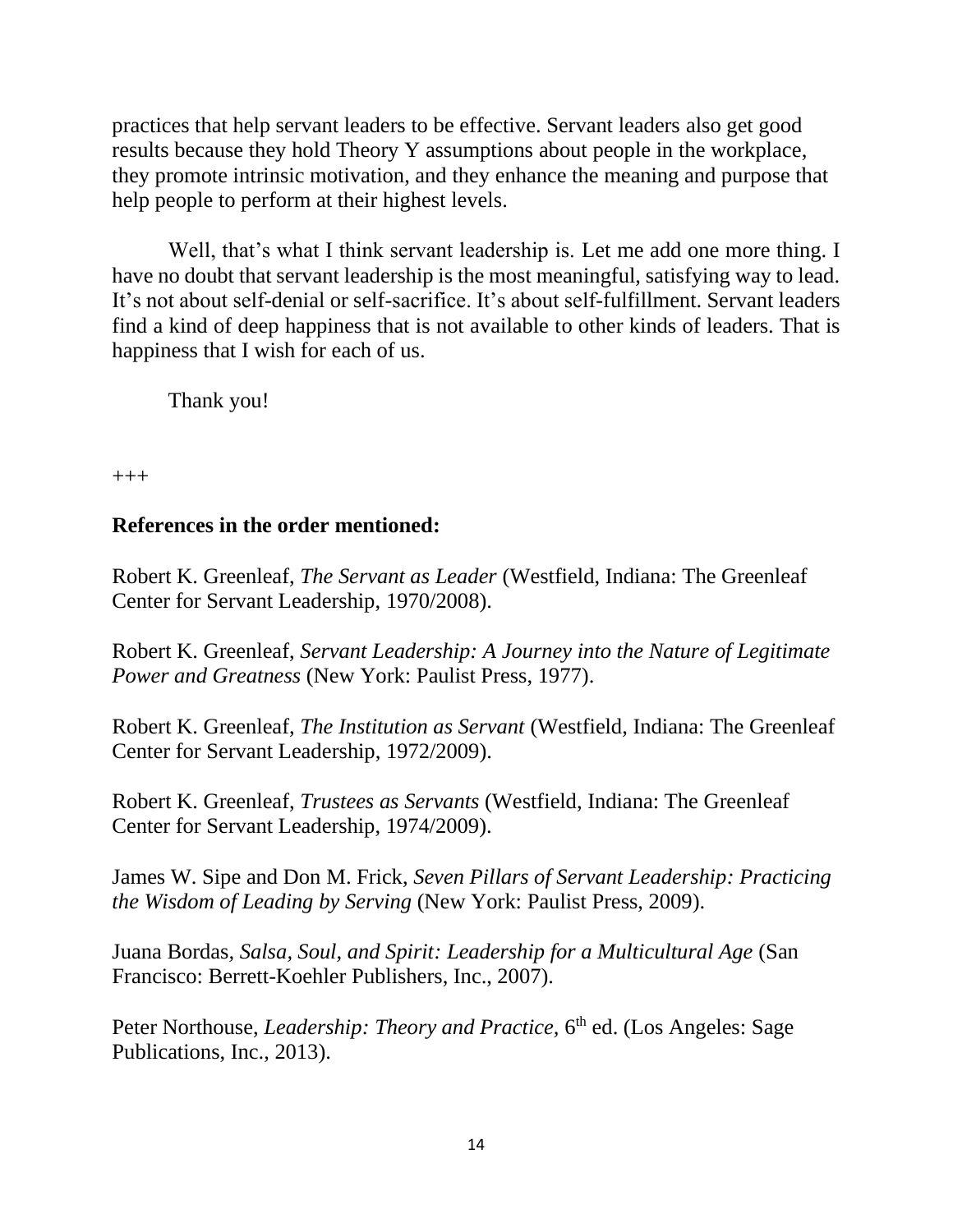Robert Liden, Sandy Wayne, Hao Zhao, and David Henderson, "Servant leadership: Development of a multidimensional measure and multi-level assessment," *The Leadership Quarterly,* 2008, Vol. 19, 161-177.

Dirk van Dierendonck, "Servant Leadership: A Review and Synthesis," *Journal of Management,* Vol. 37 No. 4 July 2011.

Nathan Eva, Mulyadi Robin, Sen Sendjaya, Dirk van Dierendonck, Robert C. Liden, "Servant Leadership: A systematic review and call for future research," *The Leadership Quarterly* 30 (2019)

G. James Lemoine and Terry Blum, "Leadership and Servant Leadership: Understanding Both by Bridging the Past and Present," in John C. Burkhardt and Jessica Y. Joslin (eds.), *Inspiration for Servant-Leaders: Lessons from Fifty Years of Research and Practice* (South Orange, New Jersey: Greenleaf Center for Servant Leadership, 2020).

Laura Reave, "Spiritual values and practices related to leadership effectiveness," *The Leadership Quarterly*, 2005, Vol. 16, 655-687.

Jim Collins, *Good to Great: Why Some Companies Make the Leap…and Others Don't* (New York: HarperCollins Publishers, 2001).

Don Frick, *Implementing Servant Leadership: Stories from the Field* (La Crosse, Wisconsin: D. B. Reinhart Institute for Ethics in Leadership, Viterbo University, 2009).

Suzanne J. Peterson, Benjamin M. Galvin, and Donald Lange, "CEO Servant Leadership: Exploring Executive Characteristics and Firm Performance," *Personnel Psychology,* 2012, Vol. 65, 565-596.

G. James Lemoine, Nathan Eva, Jeremy D. Meuser, and Patricia Falotico, "Organizational performance with a broader focus: The case for a stakeholder approach to leadership," *Business Horizons*, Kelley School of Business, Indiana University, 2020.

Douglas McGregor, *The Human Side of Enterprise*, Annotated Edition (New York: McGraw-Hill, 1960/2006).